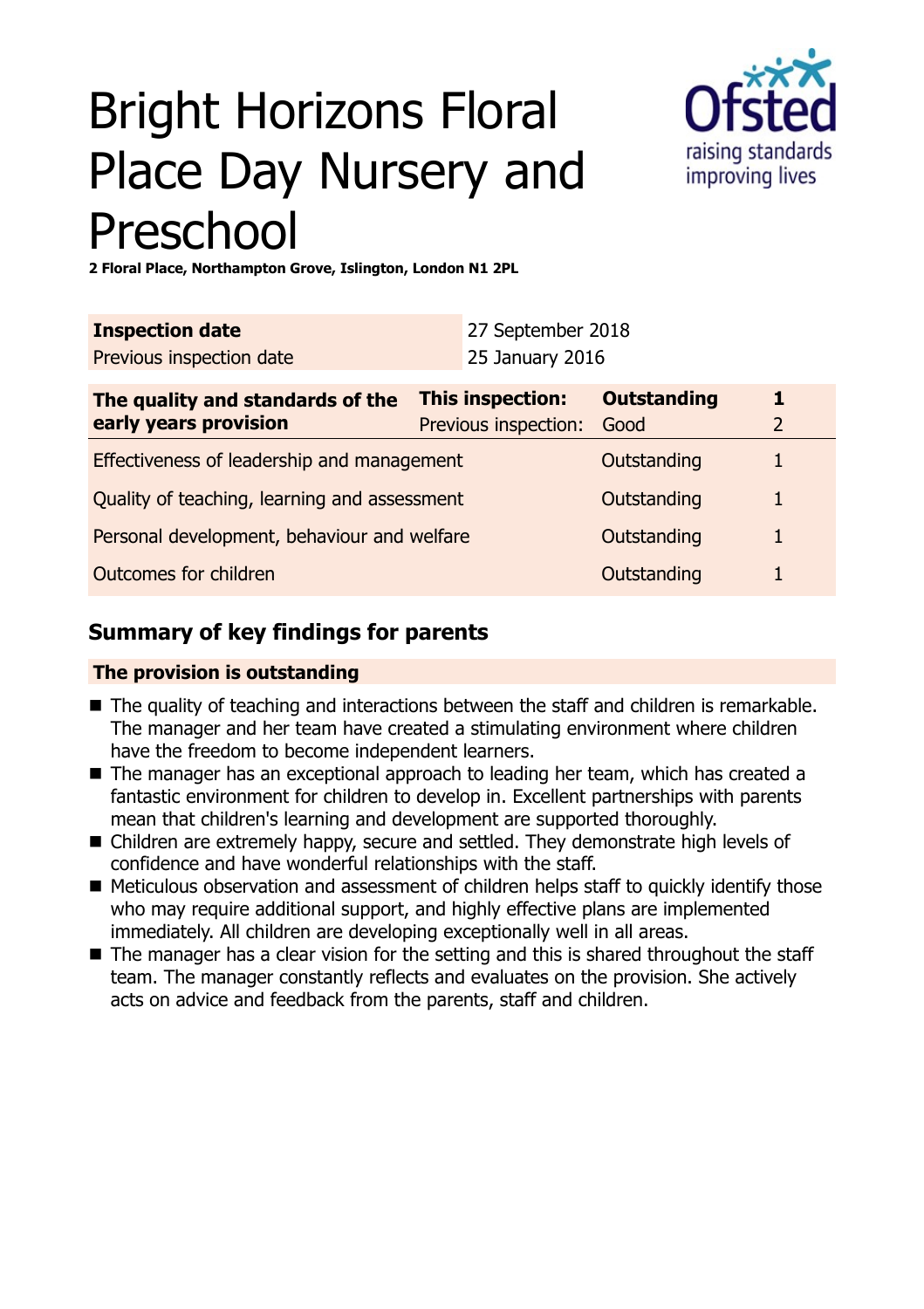# **What the setting needs to do to improve further**

## **To further improve the quality of the early years provision the provider should:**

■ continue to refine the excellent arrangements to monitor children's progress to gain the most precise overview possible.

## **Inspection activities**

- $\blacksquare$  The inspector observed the interactions between staff and children as they engaged together in activities.
- $\blacksquare$  The inspector took into account the views of the parents and carers spoken to on the day of the inspection and engaged with children at appropriate times.
- $\blacksquare$  The inspector held a meeting with the manager.
- The inspector sampled various documents, including children's learning records, risk assessments and a selection of policies and procedures.
- $\blacksquare$  The inspector undertook a joint observation with the manager.

#### **Inspector** Laura Rathbone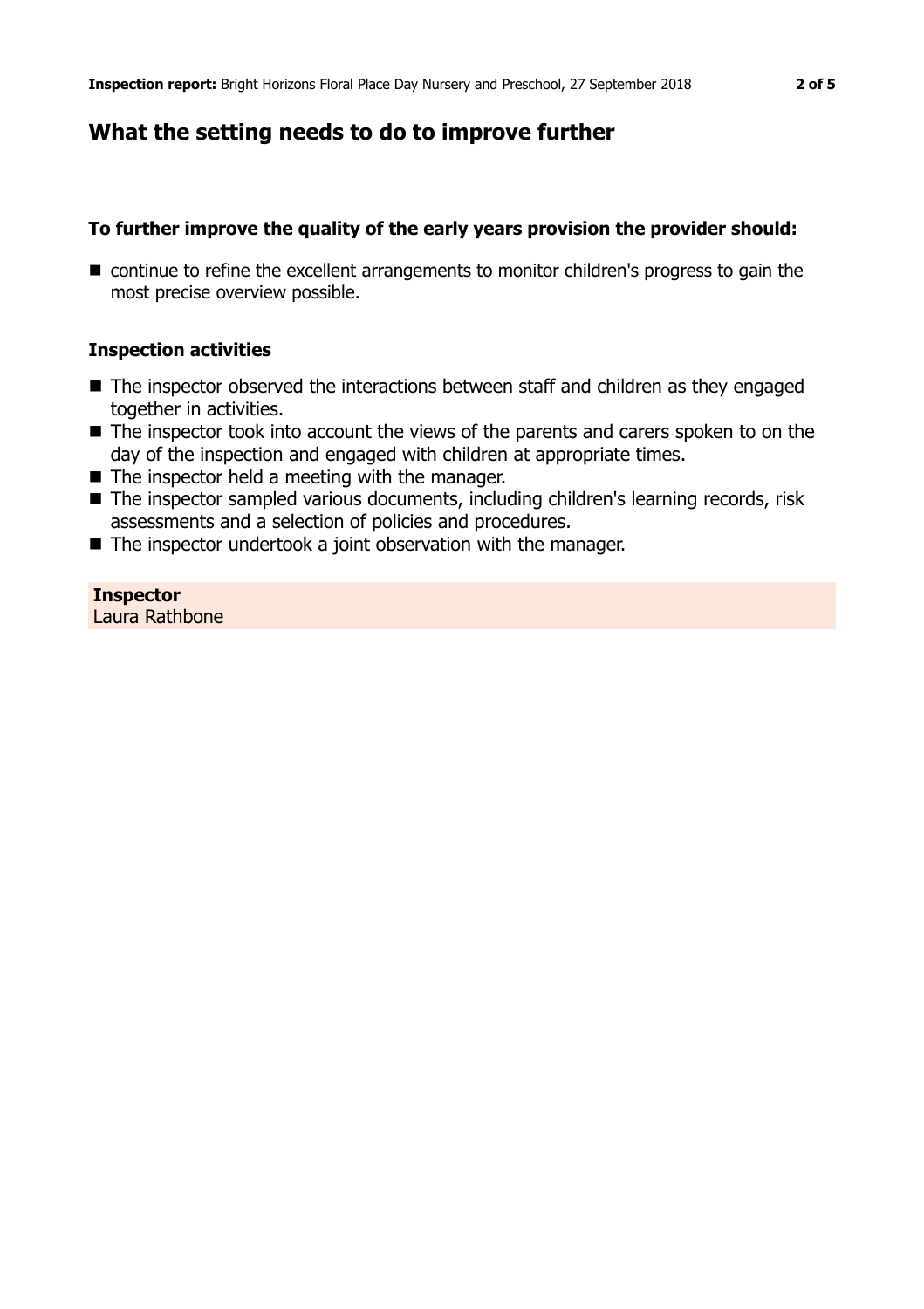## **Inspection findings**

### **Effectiveness of leadership and management is outstanding**

Safeguarding is effective. The staff are extremely well trained and knowledgeable with regards to their roles and responsibilities in keeping children safe. Staff know the signs and symptoms of abuse and have a clear understanding about how to report a possible concern. The manager monitors staff performance extremely well. For example, she regularly observes staff practice and has supervisory meetings with them to discuss and create plans to enhance their in-depth knowledge further. The manager and staff monitor the children's progress very effectively and are currently working to strengthen systems further to identify any gaps in learning at the earliest possible opportunity. They work closely with a range of other professionals to enable them to maintain the highest level of achievement for all children. Parents are overwhelmingly supportive of the nursery and they are given countless opportunities to be involved in their child's learning.

#### **Quality of teaching, learning and assessment is outstanding**

Children are provided with a wonderfully exciting, interesting and motivating environment. Their interests are consistently taken on board and used as a tool for planning activities. For example, an 'All about me' activity had been prepared for the children, which was based on the previous week's observations of a child's interest in a staff member's hair colour. The recently redeveloped outdoor area offers the children countless opportunities to explore and discover. For example, there is a mud kitchen and role-play area to extend their imaginative skills. Staff put a great deal of emphasis on supporting children's communication and language skills and use songs and rhymes exceptionally well as a way of doing this.

#### **Personal development, behaviour and welfare are outstanding**

Children are incredibly well behaved and demonstrate kind and friendly behaviour towards each other and the staff. There are many opportunities for children to become independent learners and to be responsible. For example, at lunchtime, children scrape their own plates when they have finished eating, stack them and then put their cutlery away. Younger children are also provided with lovely ways in which they can do more things for themselves. For example, their water bottles have their photograph on them, so that they can get their own water bottle from the tray when they need a drink. Staff help prepare the children for their next stage in learning and have created a 'learning room' to provide the children with exciting opportunities to learn what it will be like to go to school.

#### **Outcomes for children are outstanding**

Children are motivated learners. For example, the use their emerging writing to create signs for the display boards around the setting. They make superb progress from their starting points and are exceptionally well prepared for the next stage of their learning, including school.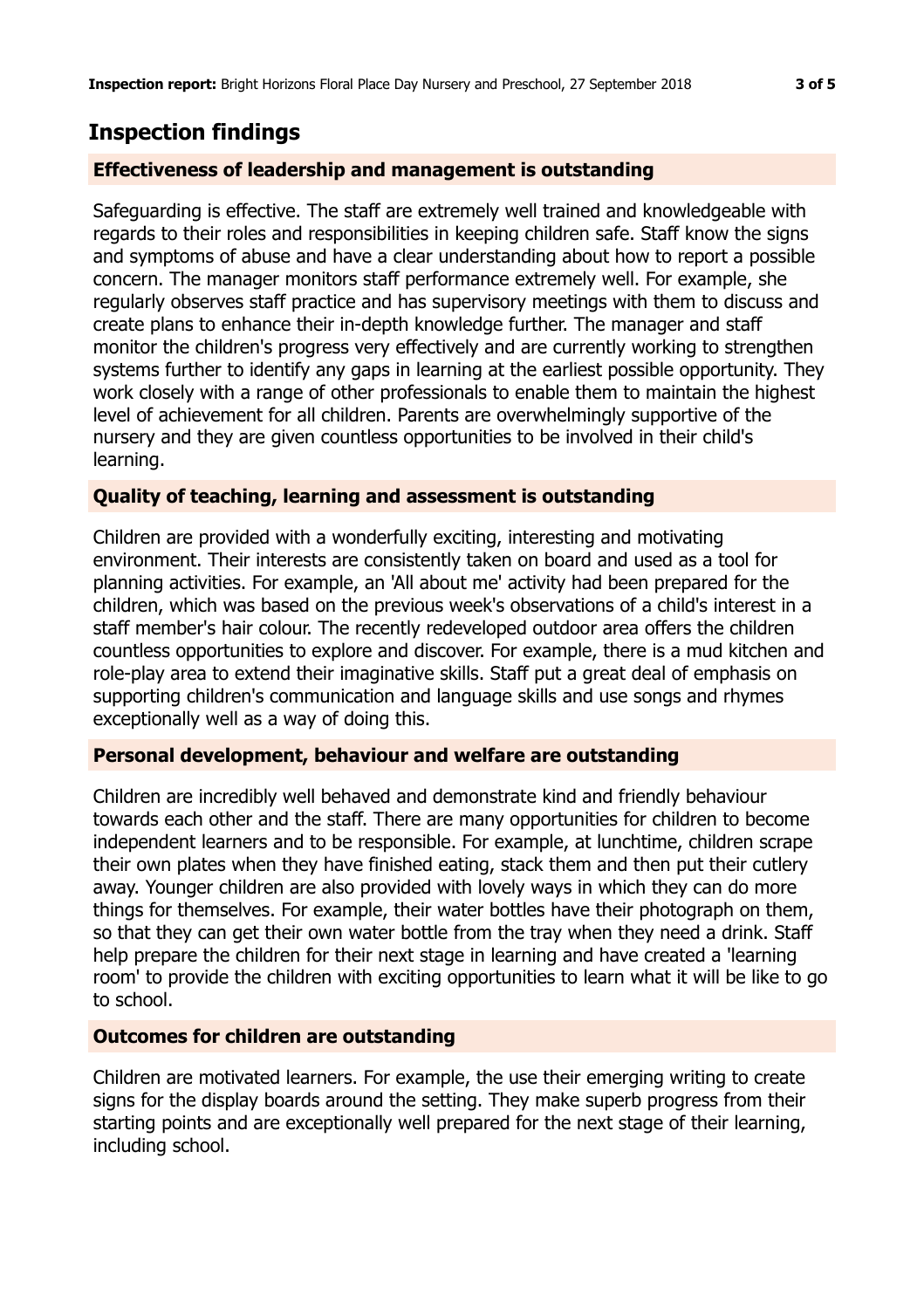## **Setting details**

| Unique reference number                             | 131687                                                                               |  |
|-----------------------------------------------------|--------------------------------------------------------------------------------------|--|
| <b>Local authority</b>                              | Islington                                                                            |  |
| <b>Inspection number</b>                            | 10072367                                                                             |  |
| <b>Type of provision</b>                            | Full day care                                                                        |  |
| <b>Registers</b>                                    | Early Years Register, Compulsory Childcare<br>Register, Voluntary Childcare Register |  |
| Day care type                                       | Childcare on non-domestic premises                                                   |  |
| <b>Age range of children</b>                        | $0 - 4$                                                                              |  |
| <b>Total number of places</b>                       | 48                                                                                   |  |
| Number of children on roll                          | 48                                                                                   |  |
| Name of registered person                           | <b>Bright Horizons Family Solutions Limited</b>                                      |  |
| <b>Registered person unique</b><br>reference number | RP901358                                                                             |  |
| Date of previous inspection                         | 25 January 2016                                                                      |  |
| <b>Telephone number</b>                             | 020 7354 9945                                                                        |  |

Bright Horizons Floral Place Day Nursery and Preschool registered in 1991. The nursery is one of the Bright Horizons group and operates from the ground floor of a building in Canonbury, in the London Borough of Islington. It is open every weekday from 7.30am to 6.30pm for 51 weeks of the year. The nursery employs 22 staff. Of these, one holds early years professional status, nine hold qualifications at level 3 and four are qualified at level 2. The nursery is in receipt of funding for the provision of free early years education to children aged, three and four years.

This inspection was carried out by Ofsted under sections 49 and 50 of the Childcare Act 2006 on the quality and standards of provision that is registered on the Early Years Register. The registered person must ensure that this provision complies with the statutory framework for children's learning, development and care, known as the early years foundation stage.

Any complaints about the inspection or the report should be made following the procedures set out in the guidance Complaints procedure: raising concerns and making complaints about Ofsted, which is available from Ofsted's website: www.ofsted.gov.uk. If you would like Ofsted to send you a copy of the guidance, please telephone 0300 123 4234, or email [enquiries@ofsted.gov.uk.](mailto:enquiries@ofsted.gov.uk)